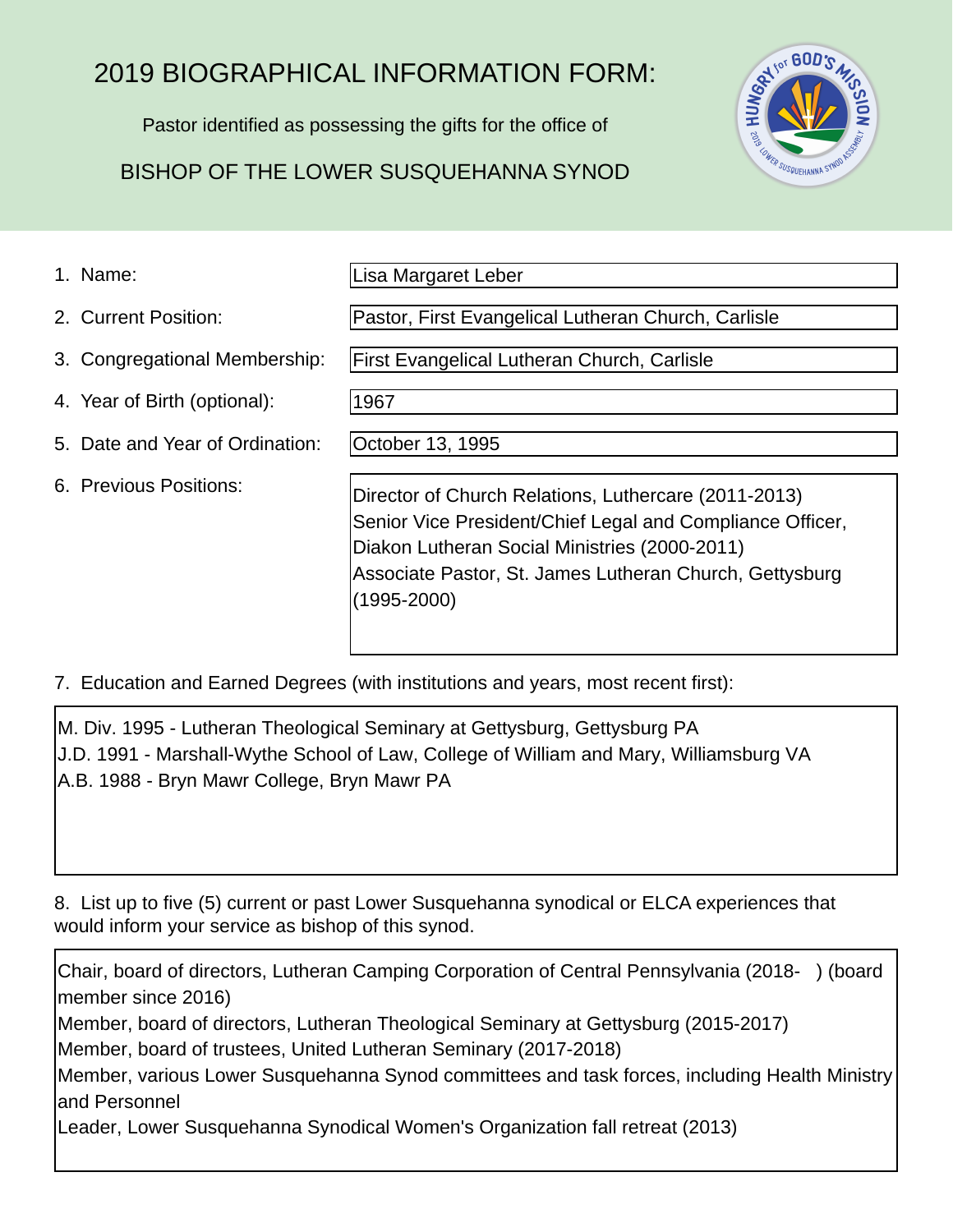9. List up to five (5) current or past community-related experiences that would inform your service as bishop of the Lower Susquehanna Synod.

Member, Board of Directors, Safe Harbour, Carlisle PA (nonprofit serving homeless/nearly homeless) (2017- )

Member, General Board, Pennsylvania Council of Churches

#### 10. The document "A Bishop's Gifts for God's Mission" describes the leadership profile of a bishop for our synod. How do you see yourself embodying these attributes? (400 word maximum)

I have been privileged to serve Christ's church in a variety of positions and ministry settings since my ordination in 1995, including as a parish pastor and as a senior executive of a large Lutheran social ministry organization. I have developed leadership skills through experience, continuing education, being coached and mentored, and a fair amount of "trial and error." I believe strongly that a key leadership characteristic is humility.

"A Bishop's Gifts for God's Mission" sets forth high expectations, as it should. However, it also conveys the impression that the "success" of the Lower Susquehanna Synod is dependent on one person - the bishop - and his or her faith, administrative skills, pastoral skills, wise decision-making, vision, communication skills, and advocacy.

Our synod succeeds in fulfilling its mission to feed the hungry as we have been fed by Christ, not because of the leadership gifts of one person, but because each of us baptized children of God - lay and rostered - is claimed, called, blessed, gifted, forgiven, strengthened and sent by Christ to do His work. One person doesn't, and won't, have all the answers, all the ideas, and all the skills needed to lead our synod in a time of significant change in the church. By engaging, collaborating with, and learning from others, a bishop can leverage the tremendous resources that exist in our synod.

Of course, that kind of work still requires leadership. I am a person of strong faith in Jesus Christ, a quick learner, and a hard worker. I would bring these gifts, along with my pastoral and executive experience, to the office of bishop.